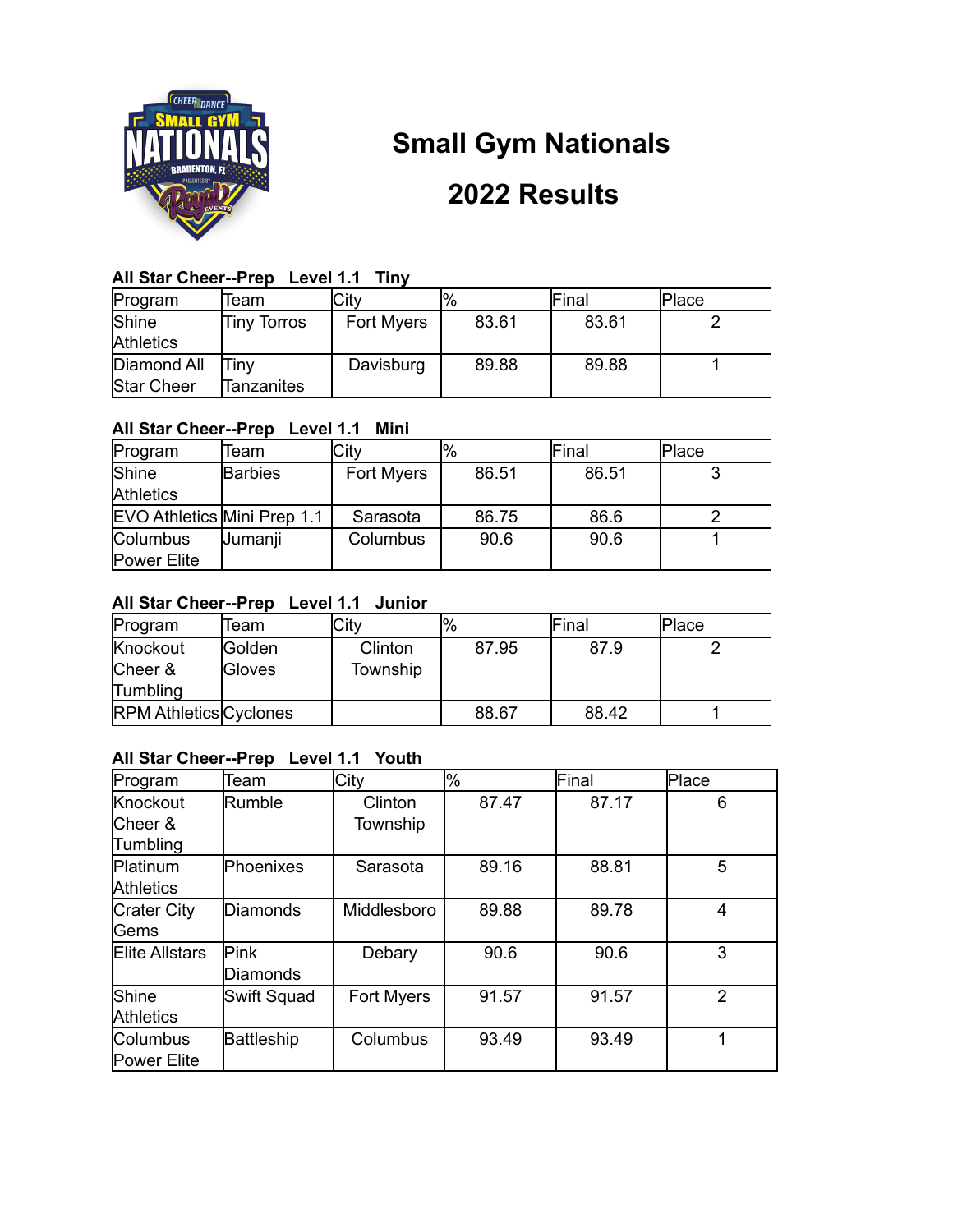# **All Star Cheer--Prep Level 3.2 Senior**

| Program                 | leam | Citv   | $\frac{10}{6}$ | lna. | Place |
|-------------------------|------|--------|----------------|------|-------|
| LeaderCheer Great White |      | つviedo | 93.98          | ୬୬.7 |       |

#### **All Star Cheer--Prep Level 2.1 Junior**

| Program          | Team       | lCitv    | $\frac{10}{6}$ | Final | Place |
|------------------|------------|----------|----------------|-------|-------|
| Platinum         | Ladv Lotus | Sarasota | 91.57          | 91.57 |       |
| <b>Athletics</b> |            |          |                |       |       |

#### **All Star Cheer--Prep Level 3.1 Junior**

| Program             | leam     | City       | $\%$  | Final | Place |
|---------------------|----------|------------|-------|-------|-------|
| Delaware            | Shooting | New Castle | 83.13 | 81.88 |       |
| Cheer Eclipse Starz |          |            |       |       |       |

#### **All Star Cheer--Prep Level 2.2 Junior**

| Program          | Team        | City              | $\frac{10}{6}$ | Final | Place |
|------------------|-------------|-------------------|----------------|-------|-------|
| Shine            | Dream Girls | <b>Fort Myers</b> | 94.22          | 93.42 |       |
| <b>Athletics</b> |             |                   |                |       |       |

#### **All Star Cheer--Novice Level 1 w/R Tiny**

| Program              | Team           | City     | $\frac{10}{6}$ | Final            |
|----------------------|----------------|----------|----------------|------------------|
| <b>EVO Athletics</b> | lTinv Novice   | Sarasota | 83.75          | <b>EXCELLENT</b> |
| <b>RPM</b> Athletics | Tiny Tornadoes |          | 88.75          | <b>SUPERIOR</b>  |

#### **All Star Cheer--Novice Level 1 w/R Youth**

| Program               | 'eam    | <b>City</b> | $\frac{10}{6}$ | --<br>⊪ınai    |
|-----------------------|---------|-------------|----------------|----------------|
| <b>Elite Allstars</b> | Sparkle | Debary      | 88.75          | <b>JPERIOR</b> |

#### **All Star Cheer--Elite Club Level 1 Senior**

| Program          | leam       | City       | $\frac{10}{6}$ | Final        | Place |
|------------------|------------|------------|----------------|--------------|-------|
| Shine            | Lady Spice | Fort Myers | - 17<br>97.17  | 97.17<br>-47 |       |
| <b>Athletics</b> |            |            |                |              |       |

#### **All Star Cheer--Elite Club Level 1 Youth**

| Program           | leam          | lCitv     |       | Final | Place |
|-------------------|---------------|-----------|-------|-------|-------|
| Diamond All       | <b>Rubies</b> | Davisburg | 91.74 | 91.49 |       |
| <b>Star Cheer</b> |               |           |       |       |       |

#### **All Star Cheer--Elite Club Level 1 Junior**

| Program                                  | Team                        | City       | l%    | Final | Place |
|------------------------------------------|-----------------------------|------------|-------|-------|-------|
| Alpha Cheer<br>allstars                  | Lady Royals                 | Louisville | 86.74 | 86.64 |       |
| Divine Cheer                             | Regal                       | Houston    | 93.48 | 93.43 | 3     |
| <b>EVO Athletics Jolo</b>                |                             | Sarasota   | 94.13 | 93.88 |       |
| Tumble Time<br>Cheer &<br><b>Fitness</b> | Tumble Time<br>Galaxy Elite | Carmi      | 94.78 | 94.78 |       |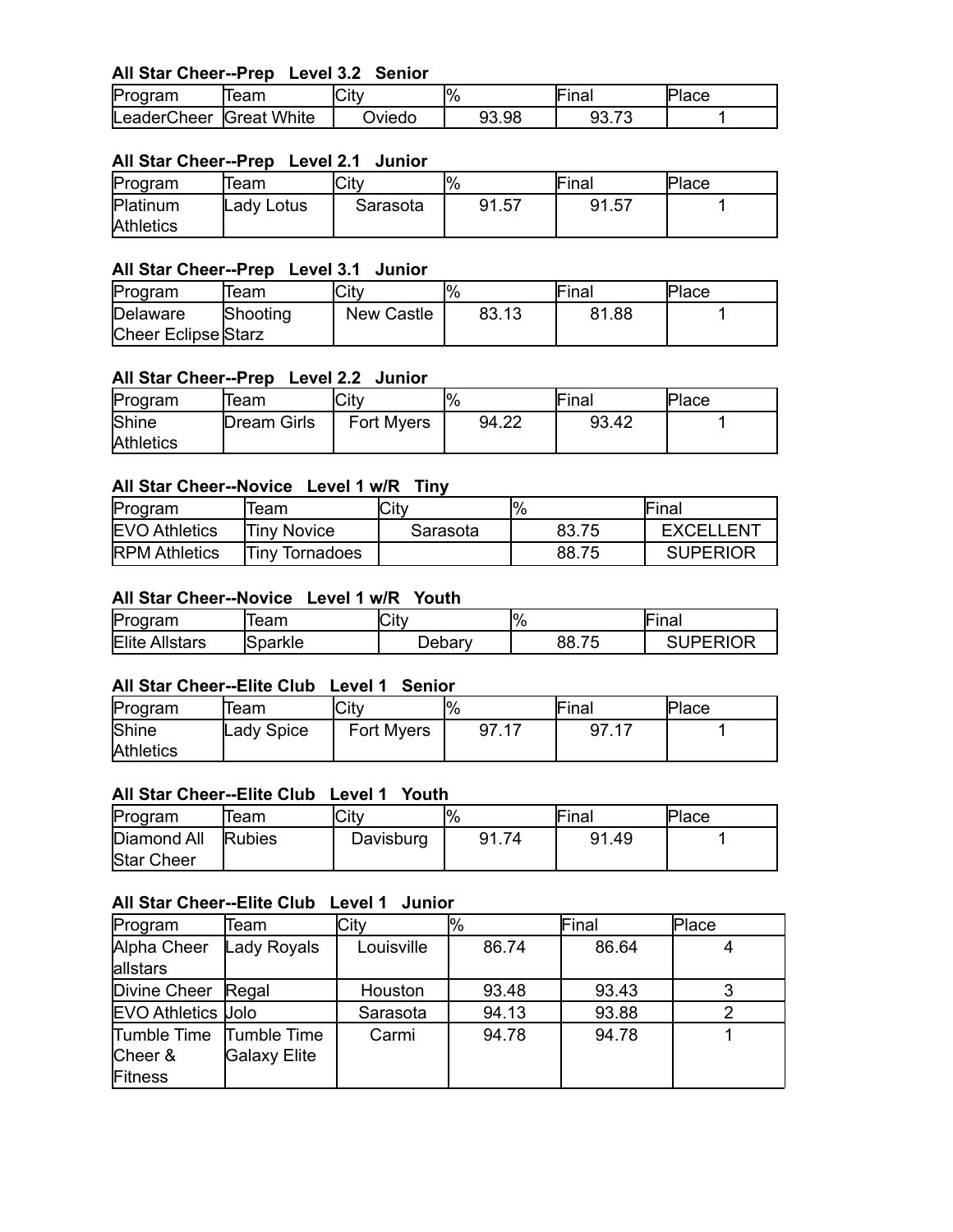# **All Star Cheer--Elite Club Level 1 Mini**

| Program                                        | Team            | City       | $\%$  | Final | Place |
|------------------------------------------------|-----------------|------------|-------|-------|-------|
| Alpha Cheer                                    | <b>Miss</b>     | Louisville | 87.39 | 87.39 | 6     |
| allstars                                       | Diamondz        |            |       |       |       |
| Outlaw Cheer Mini Emerlads<br><b>Athletics</b> |                 | Macclenny  | 88.7  | 88.7  | 5     |
| <b>Cheer Cats</b><br>All-stars                 | Mini Cats       | Irvine     | 91.52 | 91.52 | 4     |
| <b>EVO Athletics Novas</b>                     |                 | Sarasota   | 92.83 | 92.73 | 3     |
| Shine<br><b>Athletics</b>                      | Swamp<br>Queens | Fort Myers | 94.35 | 94.35 | 2     |
| <b>RPM Athletics codeRED</b>                   |                 |            | 96.09 | 96.09 |       |

### **All Star Cheer--Elite Club Level 3 Senior**

| Program          | leam            | City              | $\frac{10}{6}$ | Final | Place |
|------------------|-----------------|-------------------|----------------|-------|-------|
| Shine            | Buggin          | <b>Fort Myers</b> | 94             | 93.45 |       |
| <b>Athletics</b> | <b>Beauties</b> |                   |                |       |       |

### **All Star Cheer--Elite International Level 3 U17**

| Program                          | Team             | City      | %ا   | Final | Place |
|----------------------------------|------------------|-----------|------|-------|-------|
| Diamond All<br><b>Star Cheer</b> | <b>Sapphires</b> | Davisburg | 90   | 89.9  |       |
| <b>Elite Allstars</b>            | Supremacy        | Debarv    | 92.6 | 92.5  |       |

#### **All Star Cheer--Elite Club Level 4 Senior Coed**

| Pro<br>วaram                                 | eam    | City     | lY <sub>o</sub>                | --<br>$-100$<br>11 I a I | IP<br>'lace |
|----------------------------------------------|--------|----------|--------------------------------|--------------------------|-------------|
| <b>IEV</b><br><sup>1</sup> thletics ⊾<br>Ali | Legit4 | arasota: | ה דה<br>◡<br>ັ<br>. <u>. .</u> | 96.95                    |             |

# **All Star Cheer--Elite Club Level 4 Senior Open**

| Program     | leam             | City       | $P_{\rm 6}$ | Final | <b>Place</b> |
|-------------|------------------|------------|-------------|-------|--------------|
| Alpha Cheer | <b>Black Ice</b> | Louisville |             | 86.25 |              |
| allstars    |                  |            |             |       |              |

#### **All Star Cheer--Elite Club Level 3 Junior**

| Program          | leam      | City       | $P_{\gamma_0}$ | Final | Place |
|------------------|-----------|------------|----------------|-------|-------|
| Shine            | Troop 239 | Fort Myers | 94.6           | 94.5  |       |
| <b>Athletics</b> |           |            |                |       |       |

#### **All Star Cheer--Elite Club Level 2 Junior**

| Program                        | Team        | City       | $\frac{10}{6}$ | Final | Place |
|--------------------------------|-------------|------------|----------------|-------|-------|
| Alpha Cheer                    | Vogue       | Louisville | 88.6           | 88.25 | 6     |
| allstars                       |             |            |                |       |       |
| Outlaw Cheer Envy              |             | Macclenny  | 89.6           | 89.55 | 5     |
| <b>Athletics</b>               |             |            |                |       |       |
| Cheer Cats                     | Cats Iconic | Irvine     | 91.2           | 91.2  | 4     |
| All-stars                      |             |            |                |       |       |
| <b>Elite Allstars</b>          | Reign       | Debary     | 92.4           | 92.4  | 3     |
| <b>RPM Athletics codeBLACK</b> |             |            | 92.8           | 92.8  | 2     |
| <b>EVO Athletics Just2fy</b>   |             | Sarasota   | 96.4           | 96.35 |       |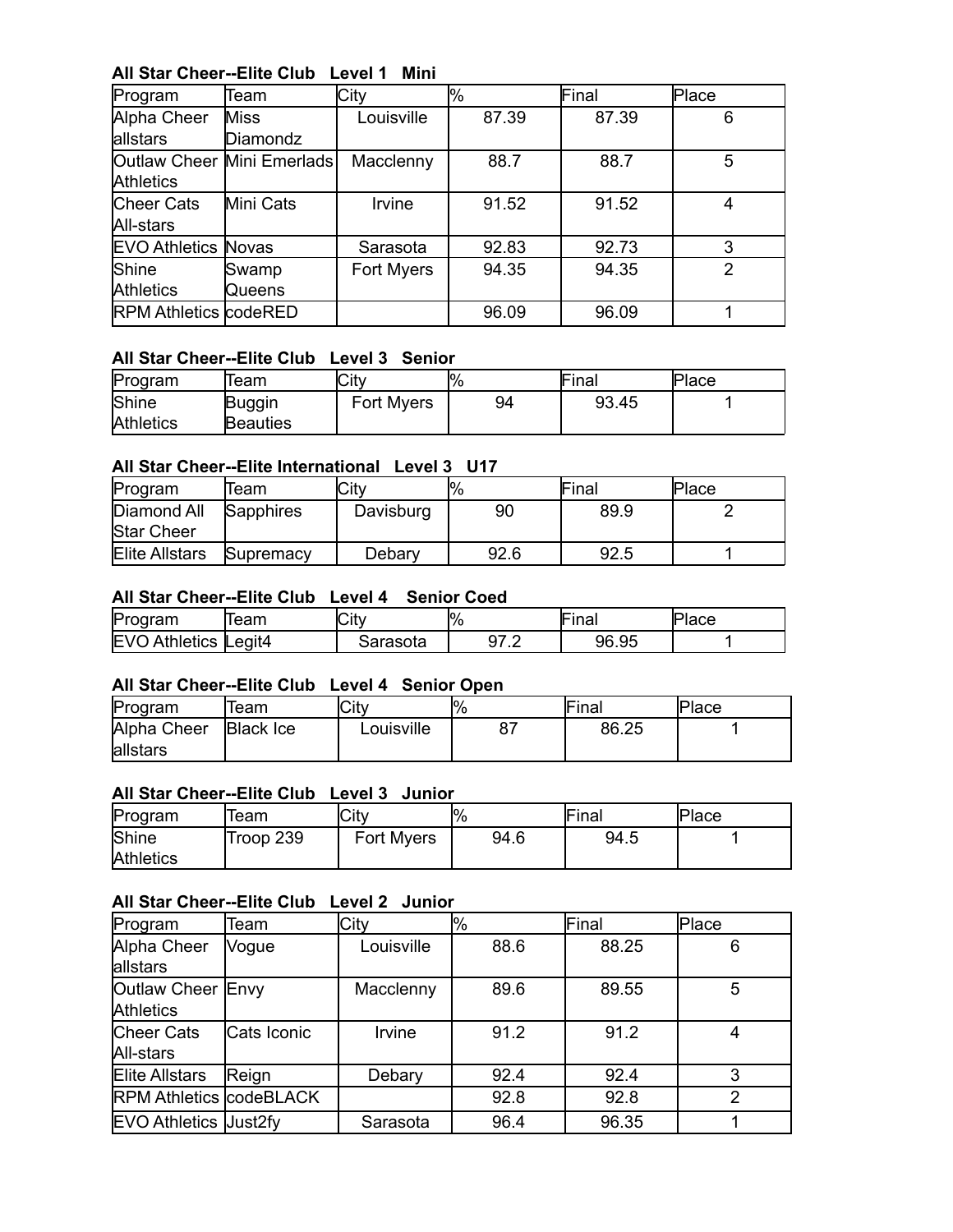# **All Star Cheer--Elite Club Level 2 Youth**

| Program                 | Team            | City              | $\frac{10}{6}$ | Final | lPlace |
|-------------------------|-----------------|-------------------|----------------|-------|--------|
| Diamond All             | <b>Emeralds</b> | Davisburg         | 89             | 89    |        |
| <b>Star Cheer</b>       |                 |                   |                |       |        |
| Alpha Cheer             | Spice           | Louisville        | 89.4           | 89.05 |        |
| allstars                |                 |                   |                |       |        |
| Shine Athletics Joyfuls |                 | <b>Fort Myers</b> | 94.6           | 94.6  |        |

### **Rec Cheer--Performance Level 1 Tiny Rec**

| Program          | Team            | City    | $\frac{10}{6}$ | Final | <b>Place</b> |
|------------------|-----------------|---------|----------------|-------|--------------|
| CAT-5            | <b>Sparkles</b> | VALRICO | 87.61          | 87.61 |              |
| <b>Athletics</b> |                 |         |                |       |              |

### **Rec Cheer--Performance Level 1 Mini Rec**

| Program               | Team   | City             | '%    | Final | <b>Place</b> |
|-----------------------|--------|------------------|-------|-------|--------------|
| Seaside CheerSapphire |        | <b>Bradenton</b> | 87.39 | 87.39 |              |
| and Dance             |        |                  |       |       |              |
| LeaderCheer           | IMakos | Oviedo           | 90    | 90    |              |

# **Rec Cheer--Traditional Level 1 Tiny Rec**

| Program         | Team            | City       | $\%$  | Final | Place |
|-----------------|-----------------|------------|-------|-------|-------|
| Pleasant        | Pleasant        | Mt.        | 92.05 | 92.05 |       |
| Grove           | Grove           | Washington |       |       |       |
| <b>Dolphins</b> | Dolphins Little |            |       |       |       |
|                 | <b>Bullitts</b> |            |       |       |       |

## **Rec Cheer--Traditional Level 1 Youth Rec**

| Program      | leam         | Citv       | $\frac{10}{6}$ | Final | Place |
|--------------|--------------|------------|----------------|-------|-------|
| Lions Spirit | Lions Spirit | Palm Coast | 90.12          | 90.12 |       |
| Team         | Team Mini    |            |                |       |       |

# **School Cheer Advanced Elementary**

| Program     | Team              | City     | $\frac{10}{6}$ | Final | <b>Place</b> |
|-------------|-------------------|----------|----------------|-------|--------------|
| Incarnation | <b>ICS Saints</b> | Sarasota | 49.5           | 49.5  |              |
| Catholic    | Elementary        |          |                |       |              |
| School      |                   |          |                |       |              |

# **School Cheer Advanced Junior Varsity**

| Program                     | leam        | City  | $\frac{10}{6}$ | Final | Place |
|-----------------------------|-------------|-------|----------------|-------|-------|
| Leslie County Leslie County |             | Hyden |                | 73.6  |       |
| High School                 | High School |       |                |       |       |

# **Rec Cheer--Performance Level 1 Youth Rec**

| Prc<br>oram                                             | eam | lCitv                                     | $\frac{10}{6}$ | -<br>m <sub>0</sub><br>iiidi      | $\bar{\ }$<br>1000<br>ιαιτ |
|---------------------------------------------------------|-----|-------------------------------------------|----------------|-----------------------------------|----------------------------|
| CA <sub>1</sub><br>าleticsBolts<br>. .<br>-၁<br>.<br>n. |     | राCO<br>$\sqrt{ }$<br>-<br>. <i>. .</i> . | 88.9           | $\overline{\phantom{a}}$<br>88. . |                            |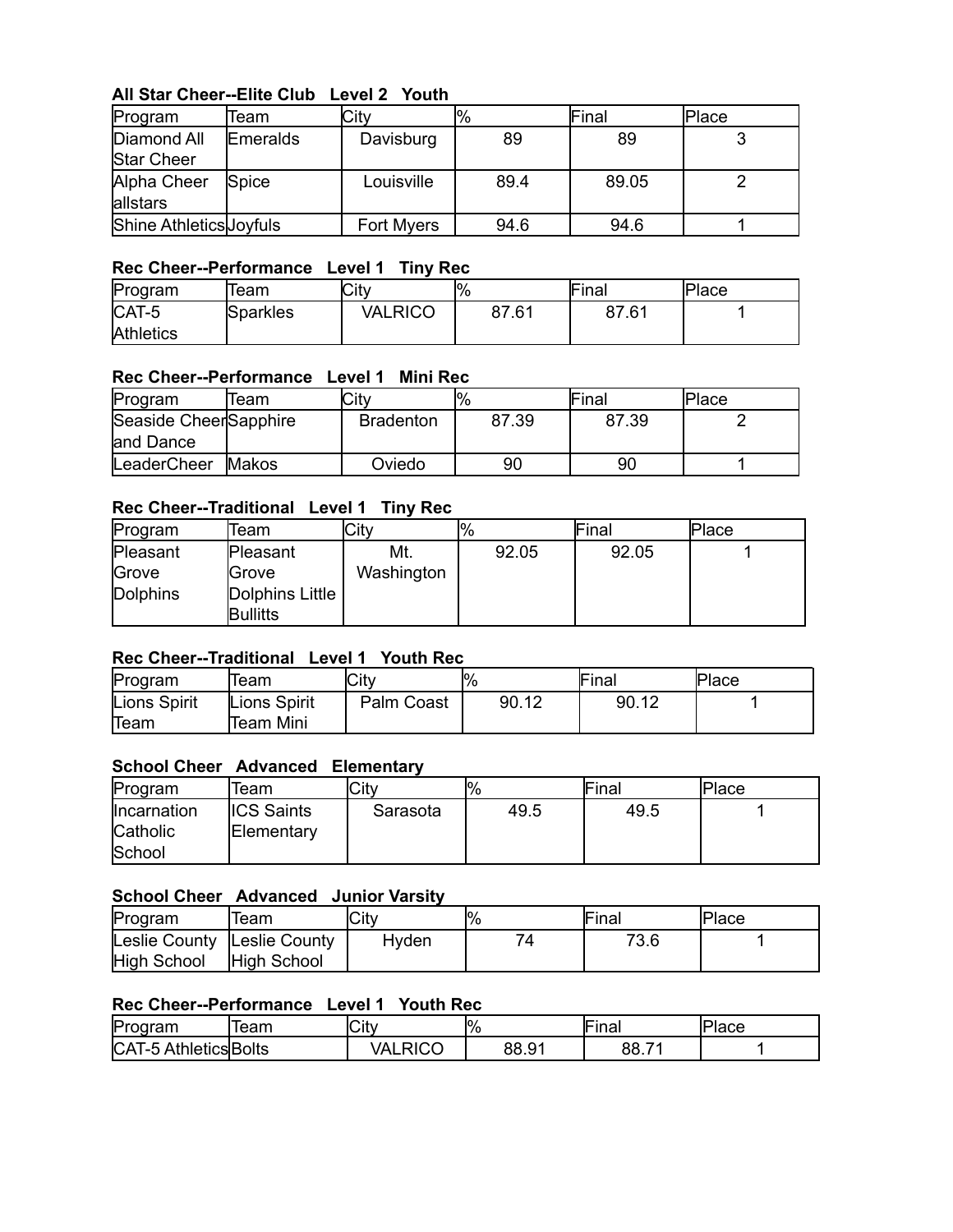# **All Star Dance--Prep Hip Hop Mini Coed**

| Program              | Team    | City       | Final       | $\frac{10}{6}$ | Place |
|----------------------|---------|------------|-------------|----------------|-------|
| Delaware             | Ilmpact | New Castle | 61.2<br>ے ا | R1 2<br>.      |       |
| <b>Cheer Eclipse</b> |         |            |             |                |       |

#### **All Star Dance--Prep Hip Hop Junior**

| Program              | leam            | City              | <b>Final</b> | $\frac{10}{6}$ | <b>Place</b> |
|----------------------|-----------------|-------------------|--------------|----------------|--------------|
| Delaware             | <b>Xplosion</b> | <b>New Castle</b> | 69           | 69             |              |
| <b>Cheer Eclipse</b> |                 |                   |              |                |              |

#### **Rec Cheer--Traditional Level 2 Pee Wee Rec**

| Program                | Team                                                    | City                | $\frac{10}{6}$ | Final | <b>Place</b> |
|------------------------|---------------------------------------------------------|---------------------|----------------|-------|--------------|
| Cedar Grove<br>Pee Wee | <b>Cedar Grove</b><br><b>Vikings</b><br><b>IPee-Wee</b> | Mount<br>Washington | 85.3           | 84.8  |              |

#### **Rec Cheer--Traditional Level 2 Junior Rec**

| Program      | leam         | City       | $\frac{10}{6}$ | Final | <b>Place</b> |
|--------------|--------------|------------|----------------|-------|--------------|
| Lions Spirit | Lions Spirit | Palm Coast | 89.4           | 88.9  |              |
| Team         | 'Team Mighty |            |                |       |              |

#### **Rec Cheer--Performance Level 2 Junior Rec**

| Program                      | leam               | City          | $\frac{10}{6}$ | Final | Place |
|------------------------------|--------------------|---------------|----------------|-------|-------|
| <b>CAT-5 Athletics Storm</b> |                    | VALRICO       | ר בם<br>ອວ.∠   | 92.4  |       |
| LeaderCheer                  | Tide<br><b>Rip</b> | <b>Dviedo</b> | 93             | 92.9  |       |

#### **School Cheer Advanced Junior High**

| Program                       | Team              | City     | <b>l</b> % | Final | Place |
|-------------------------------|-------------------|----------|------------|-------|-------|
| Incarnation                   | <b>ICS Saints</b> | Sarasota |            | 67    |       |
| Catholic School Middle School |                   |          |            |       |       |

# **Small Group Results**

#### **Group Stunt Junior**

| Program                            | <b>Athletes</b> | City | $\frac{10}{6}$ | Final | Place |
|------------------------------------|-----------------|------|----------------|-------|-------|
| <b>RPM Athletics K. Tacker, J.</b> |                 |      |                |       |       |
|                                    | Vaulner, Z.     |      |                |       |       |
|                                    | Sproling, E.    |      |                |       |       |
|                                    | Maurizi         |      |                |       |       |

#### **Elite Cheer Duo Youth**

| Program                        | <b>Athletes</b> | City       | $\frac{10}{6}$ | Final | <b>Place</b> |
|--------------------------------|-----------------|------------|----------------|-------|--------------|
| Shine Athletics N. Critten, T. |                 | Fort Myers | o۸             |       |              |
|                                | <b>Bloom</b>    |            |                |       |              |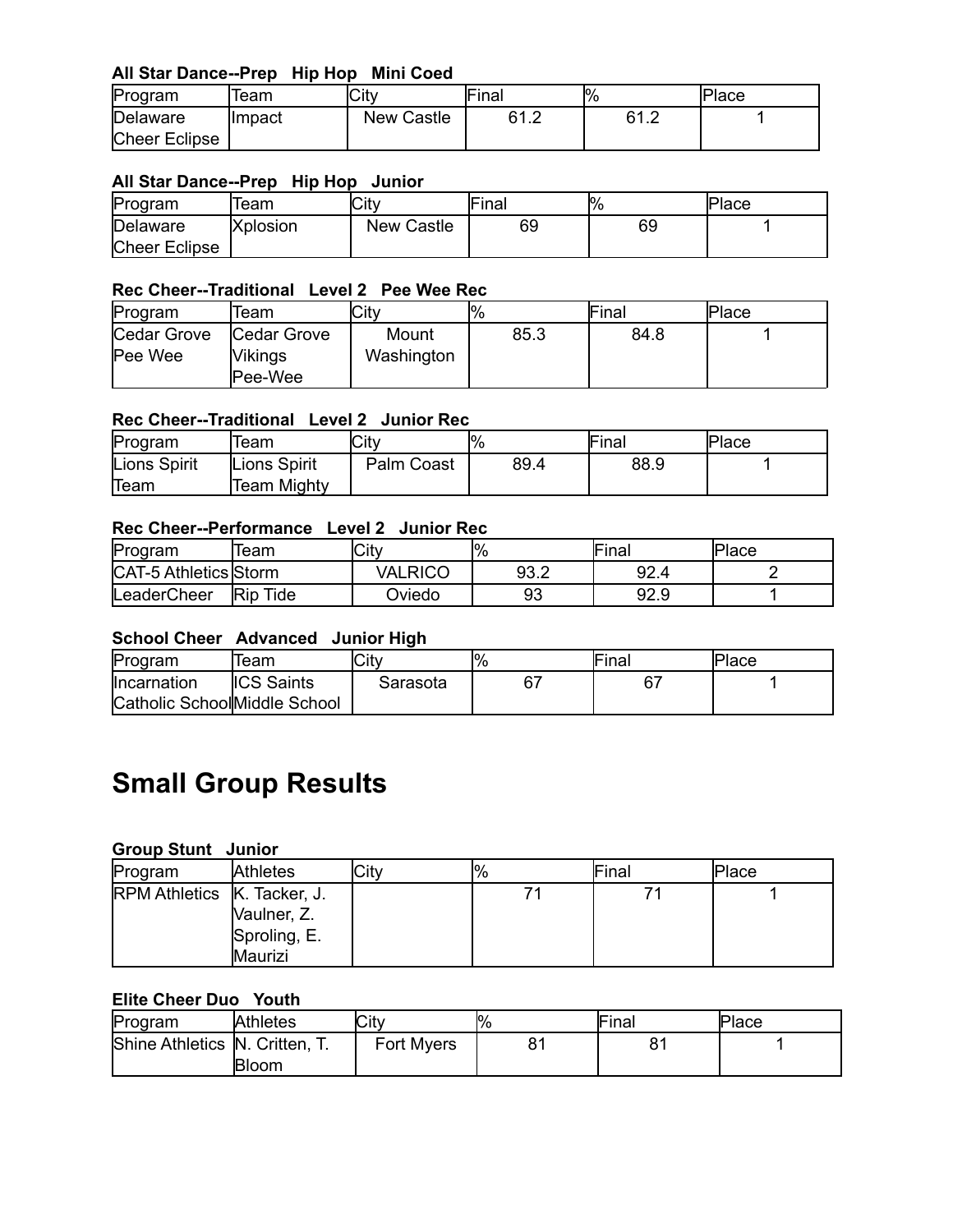## **Elite Cheer Duo Mini**

| Program                        | <b>Athletes</b> | City       | $\frac{10}{6}$ | Final | Place |
|--------------------------------|-----------------|------------|----------------|-------|-------|
| Shine Athletics E. Brister, R. | Lennox-Alberts  | Fort Myers | 81.5           | 81.5  |       |
|                                | on              |            |                |       |       |
| Shine Athletics G. Didio, O.   | Taylor          | Fort Myers | 82             | 82    |       |

### **Elite Cheer Duo Tiny**

| Program                      | <b>Athletes</b> | City       | ۳⁄о | Final | Place |
|------------------------------|-----------------|------------|-----|-------|-------|
| Shine Athletics A. Foell, M. |                 | Fort Myers |     | 67    |       |
|                              | <b>IHartman</b> |            |     |       |       |

# **Elite Cheer Trio Junior**

| Program                       | <b>Athletes</b> | <b>City</b>       | ۳⁄о | Final | Place |
|-------------------------------|-----------------|-------------------|-----|-------|-------|
| Shine Athletics A. Karras, C. |                 | <b>Fort Myers</b> | 75  | / ວ   |       |
|                               | Shelbourne, B.  |                   |     |       |       |
|                               | lKarras         |                   |     |       |       |

# **Elite Cheer Trio Senior**

| Program                          | <b>Athletes</b>      | City              | $\frac{10}{6}$ | Final | <b>Place</b> |
|----------------------------------|----------------------|-------------------|----------------|-------|--------------|
| Shine Athletics  D. Holloway, B. | Glover, K.<br>Tavlor | <b>Fort Myers</b> | 75             | 75    |              |

# **Individual Results**

# **BestTumbling--Solo Mini**

| Program          | <b>Athlete</b> | City   | Division | $\frac{10}{6}$ | Final | <b>Place</b> |
|------------------|----------------|--------|----------|----------------|-------|--------------|
| <b>RPM</b>       | K. Cambron     |        | Mini     | 66             | 66    |              |
| <b>Athletics</b> |                |        |          |                |       |              |
| Show Gunn        | Leal           | Orange | Mini     | 75             | 75    |              |
| Cheer            |                | Grove  |          |                |       |              |

# **BestTumbling--Solo Junior**

| Program          | <b>Athlete</b> | City       | Division | $\mathsf{I}^0\!/\!_0$ | Final | <b>Place</b> |
|------------------|----------------|------------|----------|-----------------------|-------|--------------|
| <b>RPM</b>       | A. Massey      |            | Junior   | 74                    | 74    |              |
| <b>Athletics</b> |                |            |          |                       |       |              |
| Shine            | K. Brown       | Fort Myers | Junior   | 75                    | 75    |              |
| <b>Athletics</b> |                |            |          |                       |       |              |

# **BestTumbling--Solo Tiny**

| Program          | Athlete | City       | Division    | $\frac{10}{6}$ | Final | Place |
|------------------|---------|------------|-------------|----------------|-------|-------|
| Shine            | Didio   | Fort Myers | <b>Tiny</b> | 48             | 48    |       |
| <b>Athletics</b> |         |            |             |                |       |       |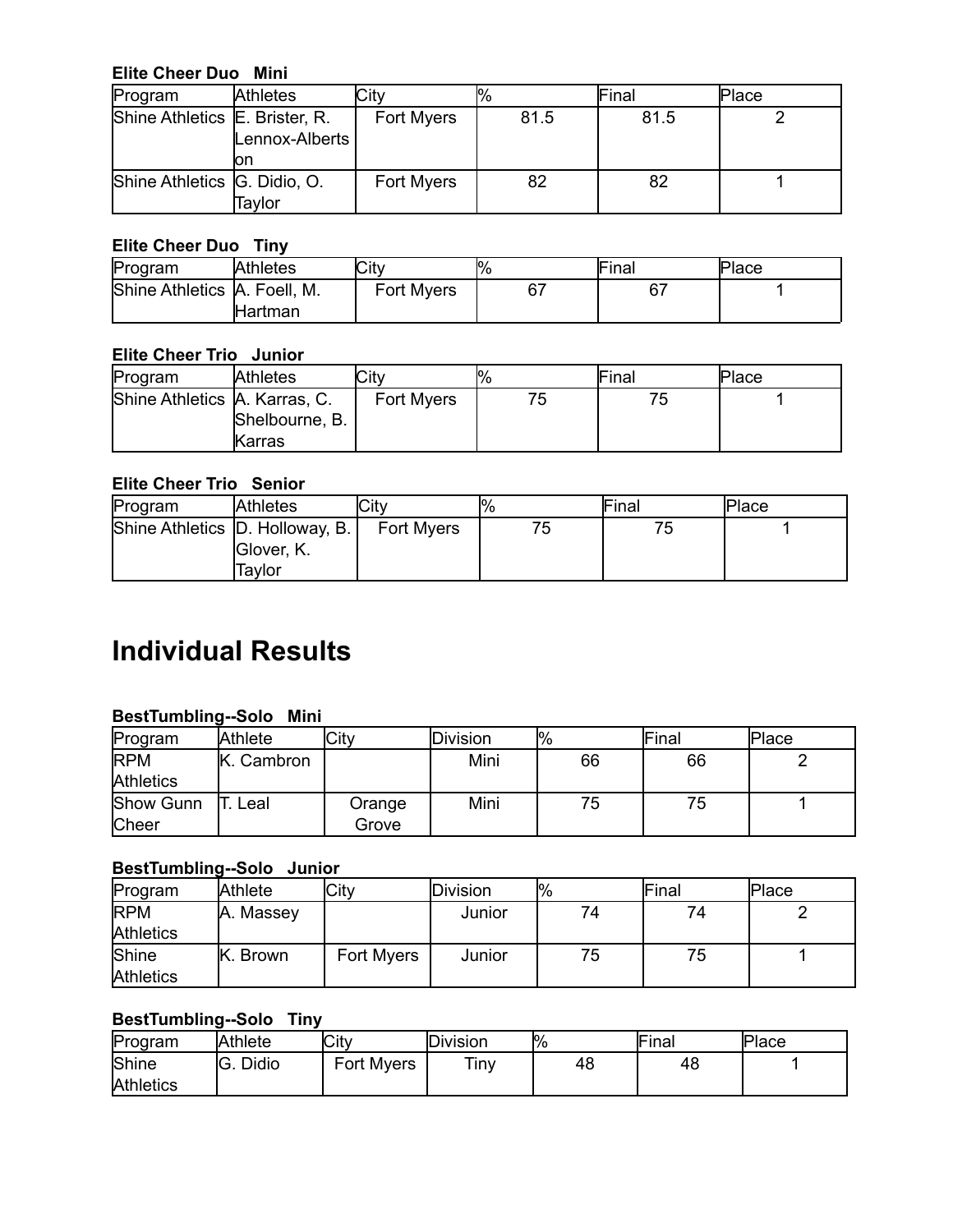# **BestTumbling--Solo Senior**

| Program          | <b>Athlete</b> | City              | <b>IDivision</b> | $\frac{10}{6}$ | Final | Place |
|------------------|----------------|-------------------|------------------|----------------|-------|-------|
| Shine            | C. Belton      | <b>Fort Myers</b> | Senior           | ⇁<br>-         | ¬∼    |       |
| <b>Athletics</b> |                |                   |                  |                |       |       |

# **Best Jumps--Solo Junior**

| Program          | Athlete  | City              | <b>IDivision</b> | $\frac{10}{6}$ | Final | Place |
|------------------|----------|-------------------|------------------|----------------|-------|-------|
| Shine            | M. Buete | <b>Fort Myers</b> | Junior           | 88.57          | 88.57 |       |
| <b>Athletics</b> |          |                   |                  |                |       |       |

#### **Best Jumps--Solo Youth**

| Program                   | <b>Athlete</b> | City              | Division | $\mathsf{I}^0\!/\!_0$ | <b>Final</b> | Place |
|---------------------------|----------------|-------------------|----------|-----------------------|--------------|-------|
| Shine<br><b>Athletics</b> | Escoe          | <b>Fort Myers</b> | Youth    | 82.86                 | 82.86        |       |

# **Best Cheer Solo Mini**

| Program                | <b>Athlete</b>   | City       | Division | l% | Final | Place |
|------------------------|------------------|------------|----------|----|-------|-------|
| Diamond All H. Compton |                  | Davisburg  | Mini     | 71 |       |       |
| Star Cheer             |                  |            |          |    |       |       |
| Shine                  | <b>B.</b> Glover | Fort Myers | Mini     | 78 | 78    |       |
| <b>Athletics</b>       |                  |            |          |    |       |       |
| <b>RPM</b>             | <b>B.</b> Daniel |            | Mini     | 79 | 79    |       |
| <b>Athletics</b>       |                  |            |          |    |       |       |

# **Best Cheer Solo Youth**

| Program          | Athlete                 | City       | Division | <sup>10</sup> % | Final | Place |
|------------------|-------------------------|------------|----------|-----------------|-------|-------|
| Shine            | <sub>I</sub> C. Bergner | Fort Myers | Youth    | 78              | 78    |       |
| <b>Athletics</b> |                         |            |          |                 |       |       |
| Shine            | M. DiNicola             | Fort Myers | Youth    | 88              | 88    |       |
| <b>Athletics</b> |                         |            |          |                 |       |       |
| Shine            | J. Logan                | Fort Myers | Youth    | 88.5            | 88.5  |       |
| <b>Athletics</b> |                         |            |          |                 |       |       |

# **Best Cheer Solo Tiny**

| Program          | Athlete             | City       | Division | $\frac{10}{6}$ | Final | Place |
|------------------|---------------------|------------|----------|----------------|-------|-------|
| Shine            | <b>Divis</b><br>IA. | Fort Myers | Tiny     | 66             | 66    |       |
| <b>Athletics</b> |                     |            |          |                |       |       |

# **Best Cheer Solo Senior**

| Program                   | Athlete      | City              | Division | $\frac{10}{6}$ | <b>Final</b> | Place |
|---------------------------|--------------|-------------------|----------|----------------|--------------|-------|
| Shine<br><b>Athletics</b> | IN. Catalano | <b>Fort Myers</b> | Senior   | 94             | 94           |       |